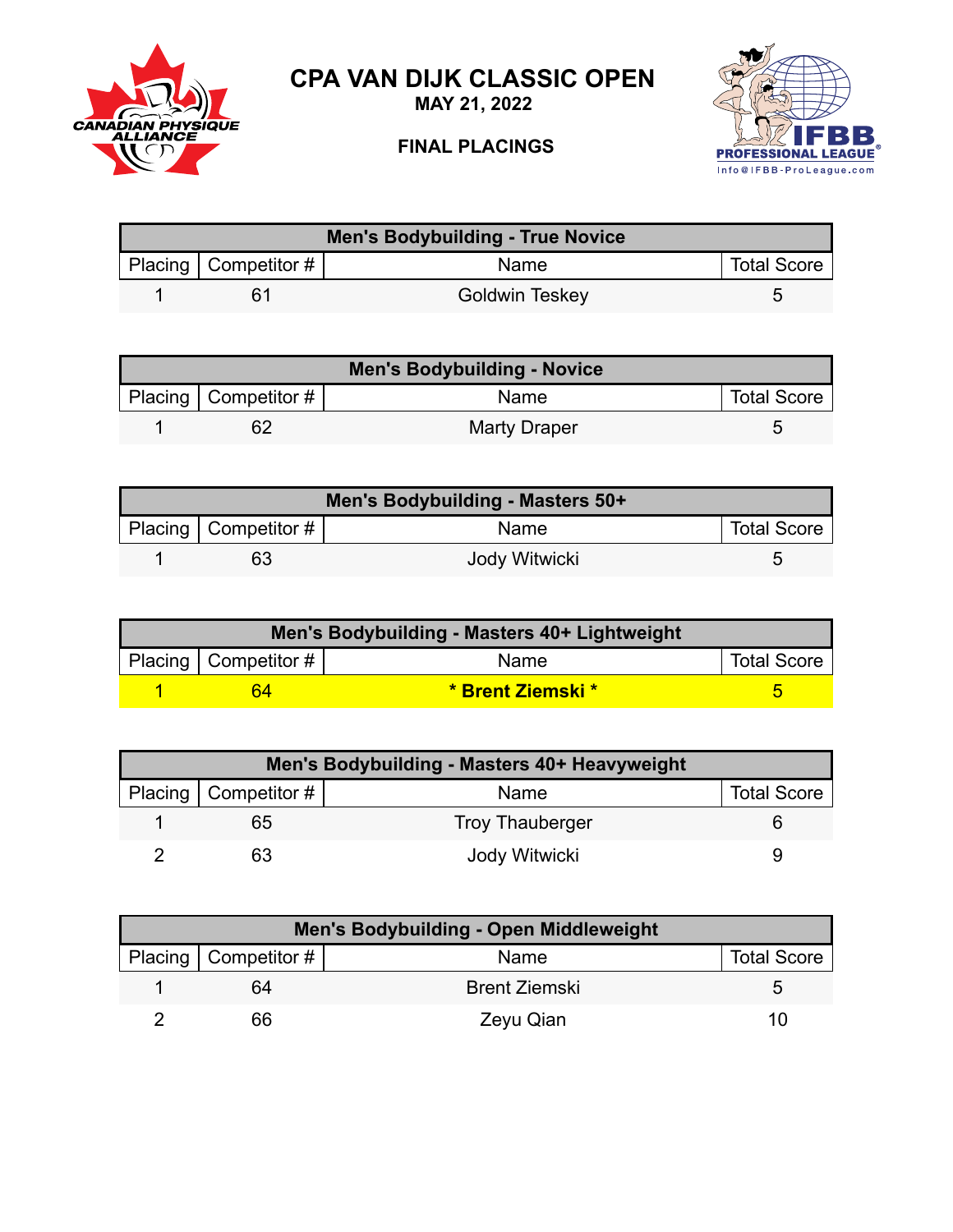| Men's Bodybuilding - Open Light Heavyweight |                              |                       |                    |  |
|---------------------------------------------|------------------------------|-----------------------|--------------------|--|
|                                             | Placing $\vert$ Competitor # | Name                  | <b>Total Score</b> |  |
|                                             | 67                           | Mark Slade            |                    |  |
|                                             | 63                           | Jody Witwicki         | 10                 |  |
|                                             | 61                           | <b>Goldwin Teskey</b> | 15                 |  |

| <b>Men's Bodybuilding - Open Heavyweight</b> |                        |                      |                    |  |
|----------------------------------------------|------------------------|----------------------|--------------------|--|
|                                              | Placing   Competitor # | Name                 | <b>Total Score</b> |  |
|                                              | 69                     | * Brendan Solvason * |                    |  |
|                                              | 62                     | <b>Marty Draper</b>  | 10                 |  |
|                                              | 68                     | Mitchell Kubas       | 15                 |  |

| Men's Bodybuilding - Open Super Heavyweight |                        |                        |                    |  |
|---------------------------------------------|------------------------|------------------------|--------------------|--|
|                                             | Placing   Competitor # | <b>Name</b>            | <b>Total Score</b> |  |
|                                             | 65                     | <b>Troy Thauberger</b> |                    |  |

|         | <b>Men's Classic Physique - True Novice</b> |                          |                    |  |  |
|---------|---------------------------------------------|--------------------------|--------------------|--|--|
| Placing | Competitor #                                | Name                     | <b>Total Score</b> |  |  |
|         | 71                                          | <b>Benjamin Cheater</b>  | 5                  |  |  |
| 2       | 74                                          | Joseph Mayers            | 10                 |  |  |
| 3       | 72                                          | <b>Tanner Giesbrecht</b> | 15                 |  |  |
| 4       | 75                                          | Jason Vea                | 20                 |  |  |
| 5       | 73                                          | Anfred Ilagan            | 26                 |  |  |
| 6       | 61                                          | Goldwin Teskey           | 29                 |  |  |

| <b>Men's Classic Physique - Novice</b> |                        |                         |                    |  |
|----------------------------------------|------------------------|-------------------------|--------------------|--|
|                                        | Placing   Competitor # | Name                    | <b>Total Score</b> |  |
|                                        |                        | <b>Benjamin Cheater</b> |                    |  |
|                                        |                        | Anfred Ilagan           | ו ו                |  |

| Men's Classic Physique - Junior |                        |                |                    |
|---------------------------------|------------------------|----------------|--------------------|
|                                 | Placing   Competitor # | Name           | <b>Total Score</b> |
|                                 |                        | Luke Fjeldsted |                    |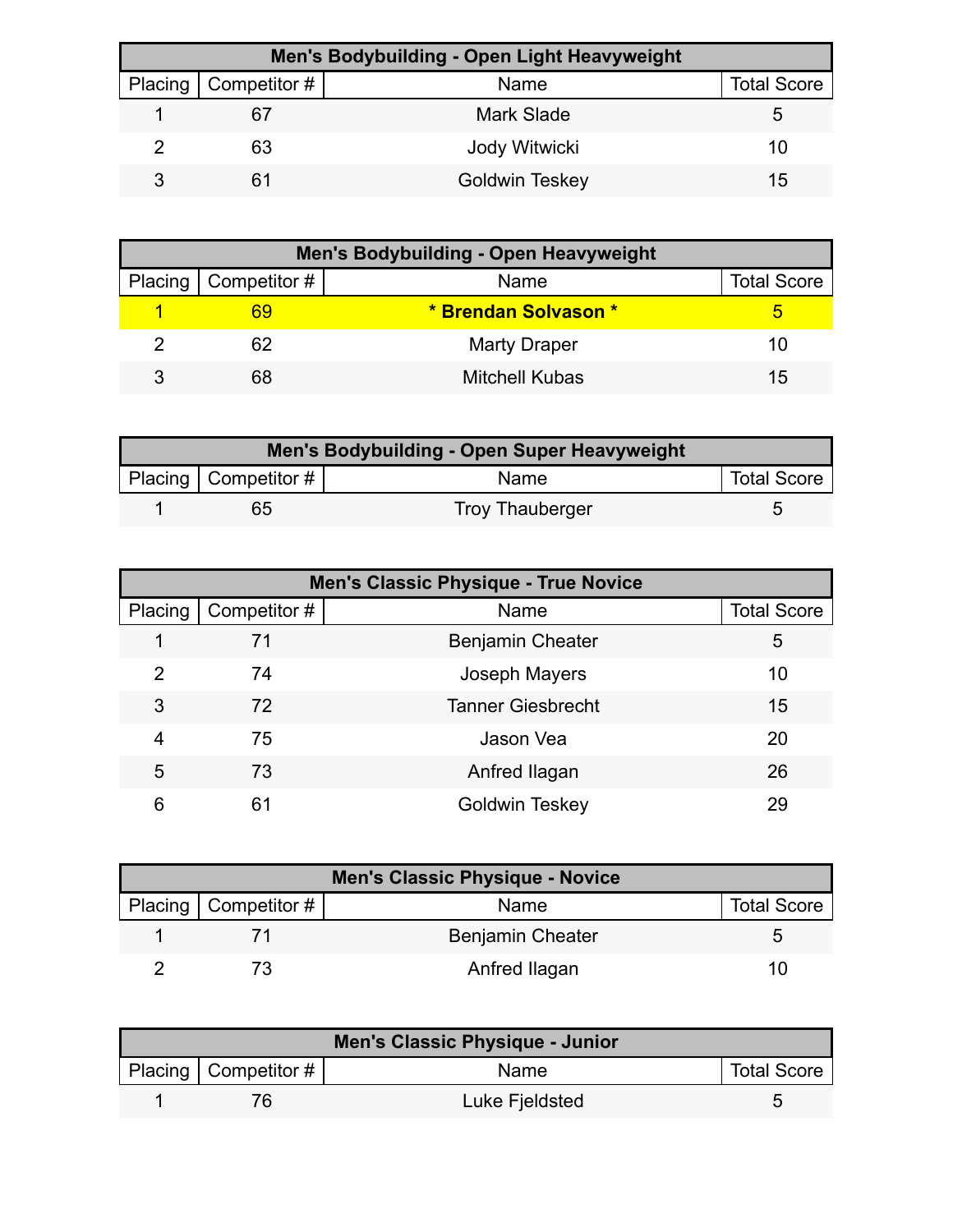|         | Men's Classic Physique - Open Class A |                    |                    |  |  |
|---------|---------------------------------------|--------------------|--------------------|--|--|
| Placing | $\mid$ Competitor #                   | Name               | <b>Total Score</b> |  |  |
|         | 78                                    | * Chris Pendree *  | 5                  |  |  |
|         | 77                                    | <b>Byron Lopez</b> | 10                 |  |  |
| 3       | 74                                    | Joseph Mayers      | 16                 |  |  |
|         | 66                                    | Zeyu Qian          | 19                 |  |  |

| Men's Classic Physique - Open Class B |                        |                       |                    |
|---------------------------------------|------------------------|-----------------------|--------------------|
|                                       | Placing   Competitor # | Name                  | <b>Total Score</b> |
|                                       |                        | <b>Goldwin Teskey</b> |                    |

| Men's Classic Physique - Open Class C |                        |                          |                    |
|---------------------------------------|------------------------|--------------------------|--------------------|
|                                       | Placing   Competitor # | Name                     | <b>Total Score</b> |
|                                       | 76                     | Luke Fjeldsted           |                    |
|                                       | 79                     | <b>Andrew Brewer</b>     | 10                 |
|                                       |                        | <b>Tanner Giesbrecht</b> | 15                 |

| Men's Classic Physique - Open Class D |                        |                         |                    |
|---------------------------------------|------------------------|-------------------------|--------------------|
|                                       | Placing   Competitor # | Name                    | <b>Total Score</b> |
|                                       |                        | <b>Benjamin Cheater</b> |                    |
|                                       | 68                     | Mitchell Kubas          | 10                 |

| <b>Men's Physique - True Novice</b> |              |                       |                    |
|-------------------------------------|--------------|-----------------------|--------------------|
| Placing                             | Competitor # | Name                  | <b>Total Score</b> |
|                                     | 84           | Christian Joy Vallejo | 5                  |
| $\mathcal{P}$                       | 82           | Patrick Pangan        | 10                 |
| 3                                   | 83           | <b>Sanvir Sood</b>    | 15                 |
| 4                                   | 75           | Jason Vea             | 23                 |
| 5                                   | 81           | <b>Walter Casaya</b>  | 25                 |
| 6                                   | 80           | Ty Boyko              | 27                 |
|                                     | 61           | <b>Goldwin Teskey</b> | 35                 |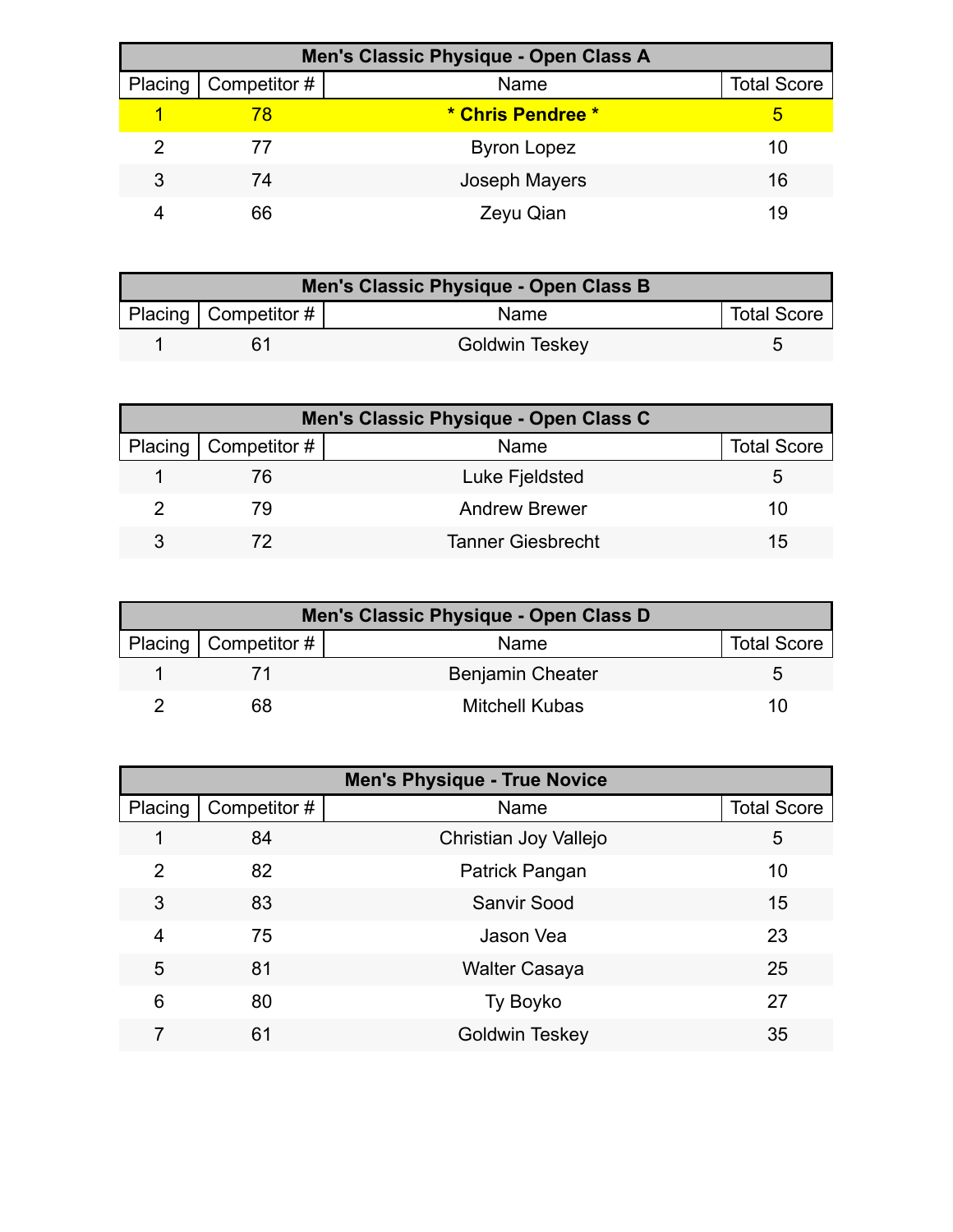| <b>Men's Physique - Novice</b> |                        |                    |                    |  |
|--------------------------------|------------------------|--------------------|--------------------|--|
|                                | Placing   Competitor # | Name               | <b>Total Score</b> |  |
|                                |                        | <b>Vikas Arora</b> |                    |  |
|                                | 80                     | Ty Boyko           | 10                 |  |

| Men's Physique - Open Class A |                              |                       |                    |  |
|-------------------------------|------------------------------|-----------------------|--------------------|--|
|                               | Placing $\vert$ Competitor # | Name                  | <b>Total Score</b> |  |
|                               | 84                           | Christian Joy Vallejo |                    |  |
|                               |                              | Patrick Pangan        | 10                 |  |

| <b>Men's Physique - Open Class B</b> |                        |                        |                    |  |
|--------------------------------------|------------------------|------------------------|--------------------|--|
|                                      | Placing   Competitor # | Name                   | <b>Total Score</b> |  |
|                                      | 85                     | <b>Tristan Gabriel</b> | :C                 |  |
|                                      | 81                     | <b>Walter Casaya</b>   | 10                 |  |
| 3                                    | 61                     | <b>Goldwin Teskey</b>  | 15                 |  |

| Men's Physique - Open Class C |                        |                     |                    |  |
|-------------------------------|------------------------|---------------------|--------------------|--|
|                               | Placing   Competitor # | Name                | <b>Total Score</b> |  |
|                               |                        | Lynden Middleton    |                    |  |
|                               | 86                     | <b>Kevin Clarke</b> | 1 ( )              |  |

| <b>Men's Physique - Open Class D</b> |              |                    |                    |
|--------------------------------------|--------------|--------------------|--------------------|
| Placing                              | Competitor # | Name               | <b>Total Score</b> |
|                                      | 89           | * Mark Sandor *    | 5                  |
| 2                                    | 88           | <b>Matt Davis</b>  | 12                 |
| 3                                    | 70           | <b>Vikas Arora</b> | 13                 |
| 4                                    | 80           | Ty Boyko           | 22                 |
| 5                                    | 83           | <b>Sanvir Sood</b> | 23                 |

| Women's Bodybuilding - Masters 35+ |                           |                    |                    |
|------------------------------------|---------------------------|--------------------|--------------------|
|                                    | Placing   Competitor $\#$ | Name               | <b>Total Score</b> |
|                                    | 90                        | <b>Sheri Smyth</b> |                    |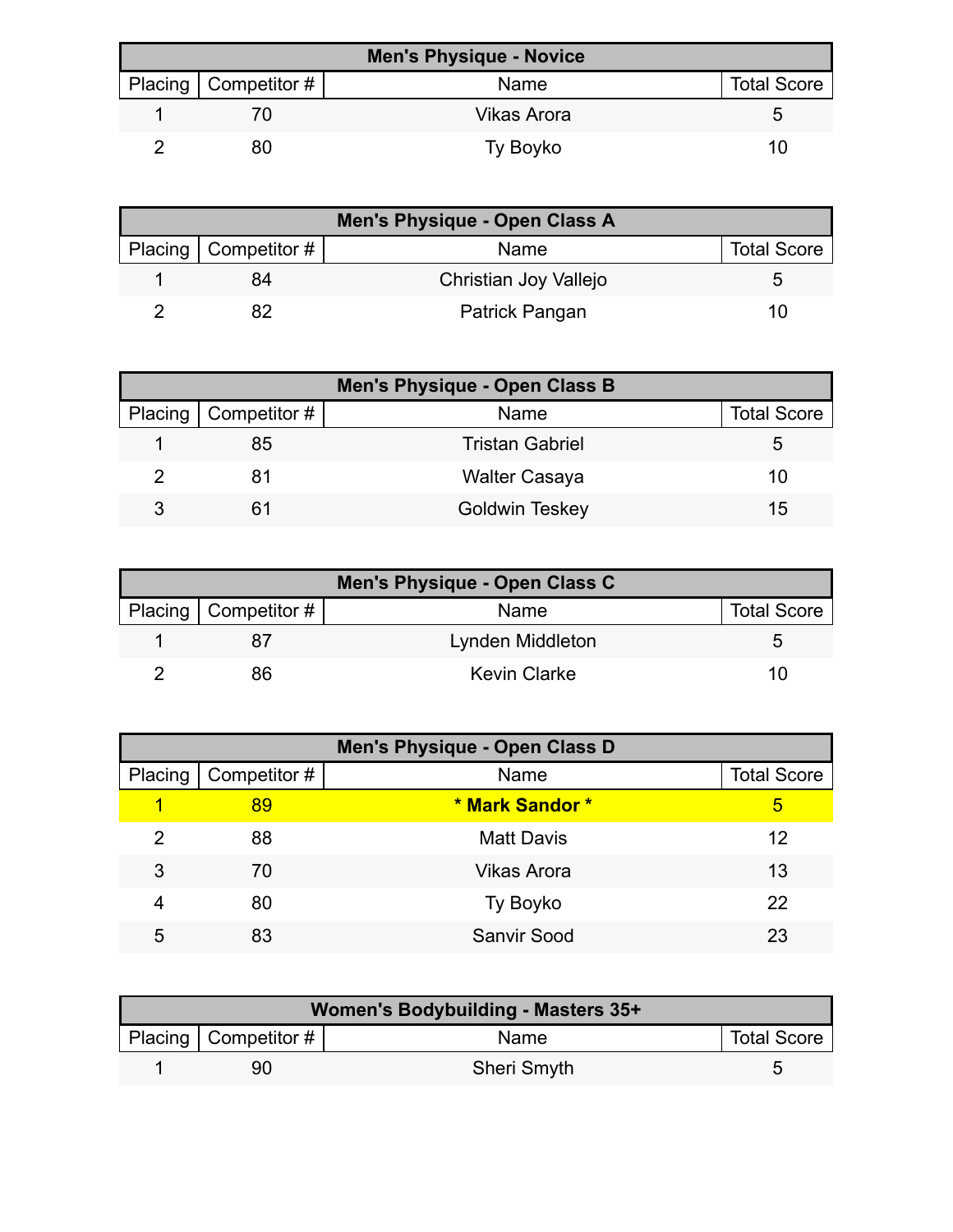| <b>Women's Bodybuilding - Open</b> |                        |                    |                    |
|------------------------------------|------------------------|--------------------|--------------------|
|                                    | Placing   Competitor # | Name               | <b>Total Score</b> |
|                                    | 90                     | <b>Sheri Smyth</b> |                    |

| <b>Women's Figure - Novice</b> |                           |                            |                    |
|--------------------------------|---------------------------|----------------------------|--------------------|
|                                | Placing   Competitor $\#$ | <b>Name</b>                | <b>Total Score</b> |
|                                |                           | <b>Stephanie Couturier</b> |                    |

| Women's Figure - Masters 45+ |                           |                       |                    |  |
|------------------------------|---------------------------|-----------------------|--------------------|--|
|                              | Placing   Competitor $\#$ | Name                  | <b>Total Score</b> |  |
|                              |                           | <b>Shelly Loustel</b> | 5                  |  |

| Women's Figure - Masters 35+ B |                            |                       |                    |
|--------------------------------|----------------------------|-----------------------|--------------------|
|                                | Placing   Competitor # $ $ | Name                  | <b>Total Score</b> |
|                                |                            | <b>Shelly Loustel</b> |                    |
|                                |                            | Andrea Bucklaschuk    | 10                 |

| Women's Figure - Open Class A |                          |                |                    |  |
|-------------------------------|--------------------------|----------------|--------------------|--|
|                               | Placing   Competitor $#$ | <b>Name</b>    | <b>Total Score</b> |  |
|                               |                          | * Katie Fehr * |                    |  |

| Women's Figure - Open Class E |                           |                       |                    |  |
|-------------------------------|---------------------------|-----------------------|--------------------|--|
|                               | Placing   Competitor $\#$ | Name                  | <b>Total Score</b> |  |
|                               |                           | <b>Shelly Loustel</b> |                    |  |

| Women's Figure - Open Class F |                           |                    |                    |  |
|-------------------------------|---------------------------|--------------------|--------------------|--|
|                               | Placing   Competitor $\#$ | Name               | <b>Total Score</b> |  |
|                               |                           | Andrea Bucklaschuk |                    |  |

| <b>Women's Wellness - Novice</b> |                        |                            |                    |
|----------------------------------|------------------------|----------------------------|--------------------|
|                                  | Placing   Competitor # | Name                       | <b>Total Score</b> |
|                                  | 95                     | Samantha Ward-Gottfredsen  | h                  |
|                                  |                        | <b>Stephanie Couturier</b> | 10                 |